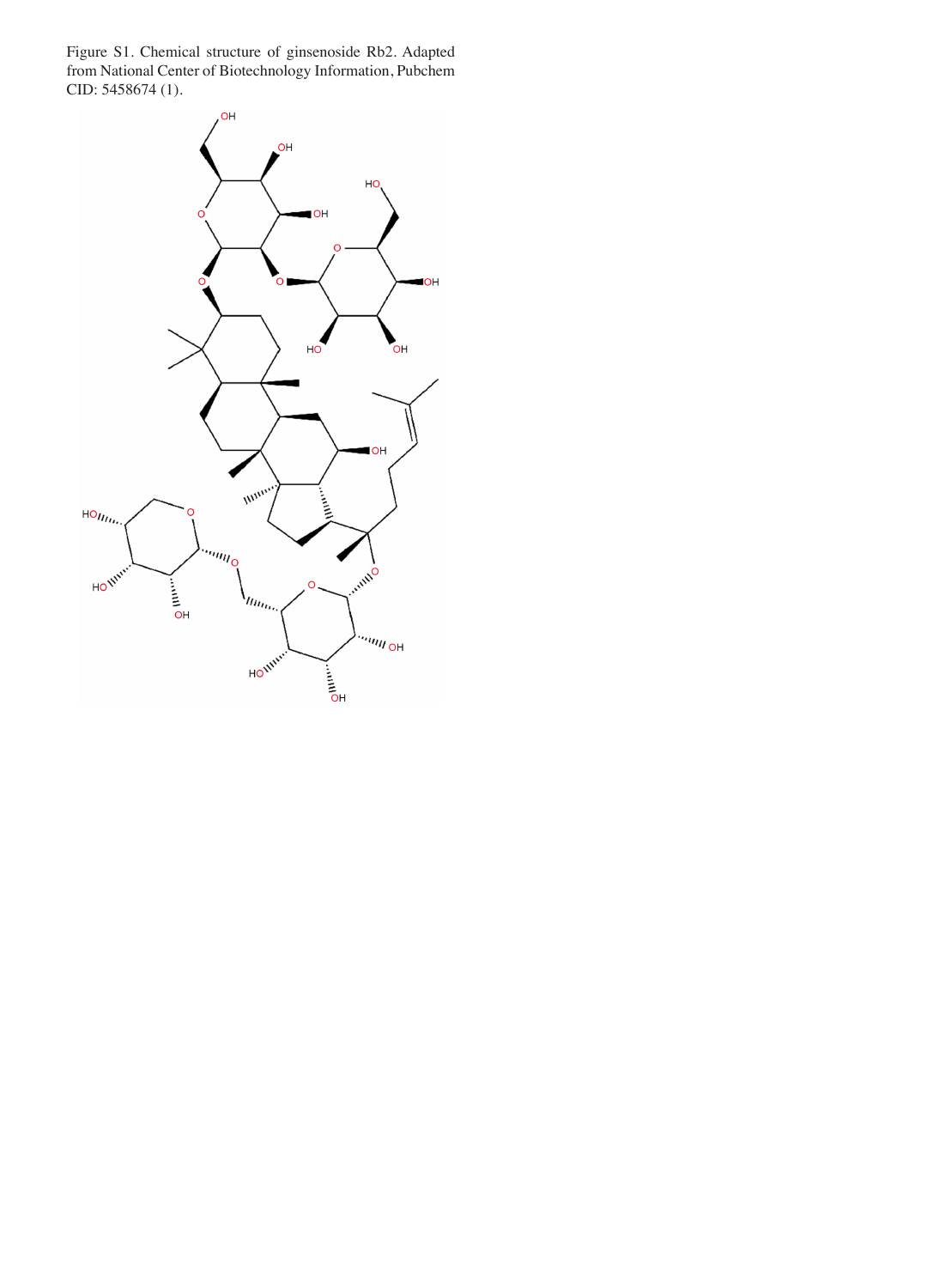Figure S2. Expression level of miR-216a in population‑doubling level 25 human umbilical vein endothelial cells transfected with Lv-miR-216a. \*\* P<0.01 vs. Lv-NC. miR-216a, microRNA-216a; NC, negative control; Lv-miR-216a, pre‑miR‑216a recombinant lentiviruses.

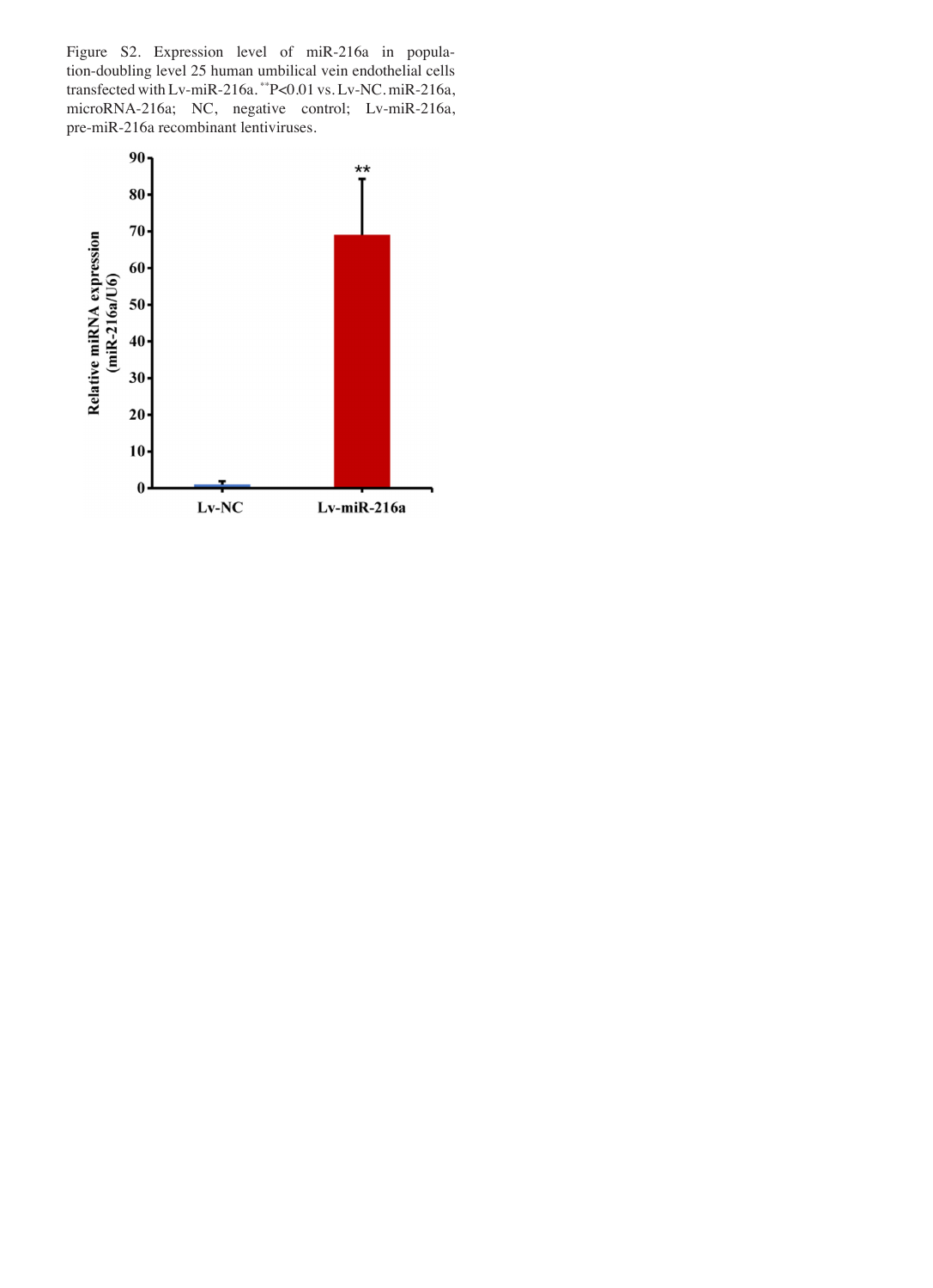Figure S3. Effect of Rb2 on endogenous miR-216a expression in PDL44 HUVECs. A series of Rb2 concentrations  $(0.1, 1, 10$  and  $100 \mu M)$  were applied to examine the effects of Rb2 on endogenous miR‑216a expression in the senescent PDL44 HUVECs. \*P<0.05 vs*.* control group. miR‑216a, microRNA‑216a; HUVECs, human umbilical vein endothelial cells; PDL, population‑doubling level; Rb2, ginsenoside Rb2.

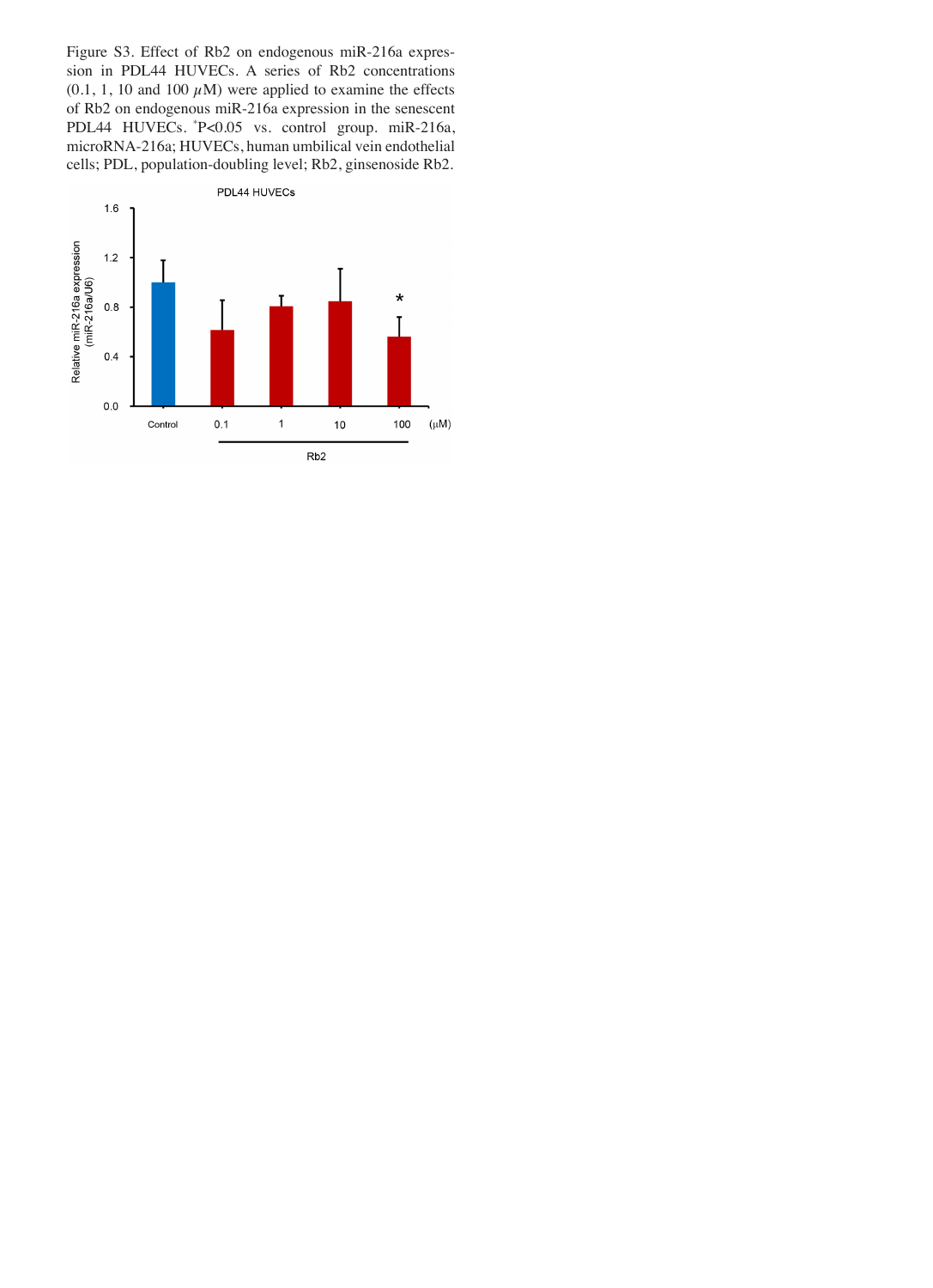Figure S4. Effect of 10  $\mu$ M Rb2 on endogenous miR-216a expression in human aortic endothelial cells. \* P<0.05 vs. control group. miR‑216a, microRNA‑216a.

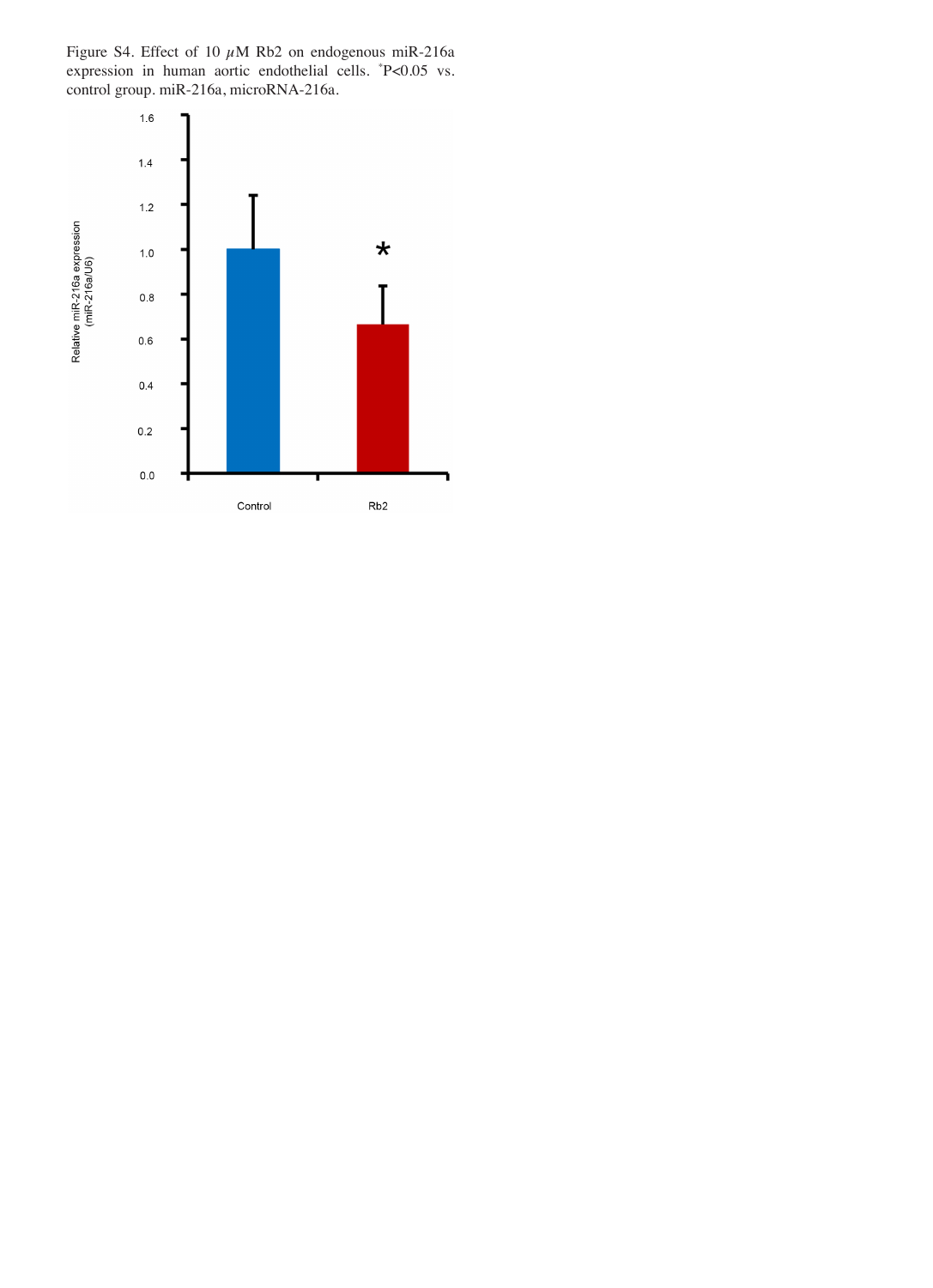Figure S5. No effect of Rb2 on the proliferative ability of endothelial cells mediated by miR‑216a in HUVECs. The cell proliferative ability was assessed in the senescent population-doubling level 25 HUVECs (at ~40 days after transfection of Lv‑miR‑216a) using the Cell Counting Kit‑8 method, and the absorbance was detected at a wavelength of 450 nm on a LB960 microplate reader. \*P<0.05, \*\*P<0.01. miR‑216a, microRNA‑216a; HUVECs, human umbilical vein endothelial cells; NC, negative control; Lv‑miR‑216a, pre‑miR‑216a recombinant lentiviruses.

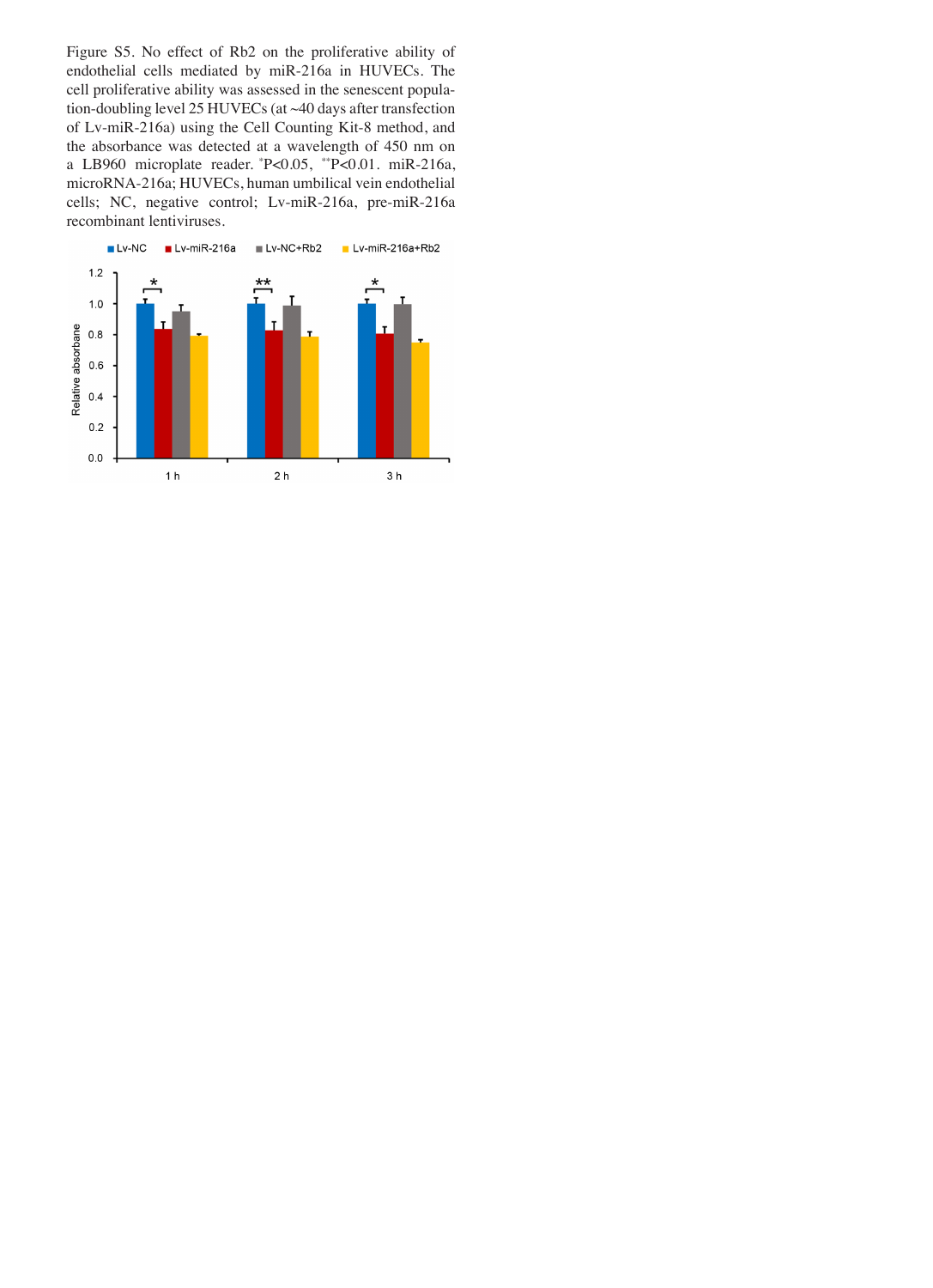Figure S6. Expression level of miR‑216a in PDL8 human umbilical vein endothelial cells transfected with miR‑216a mimics. \*\*P<0.01. miR‑216a, microRNA‑216a; NC, negative control.